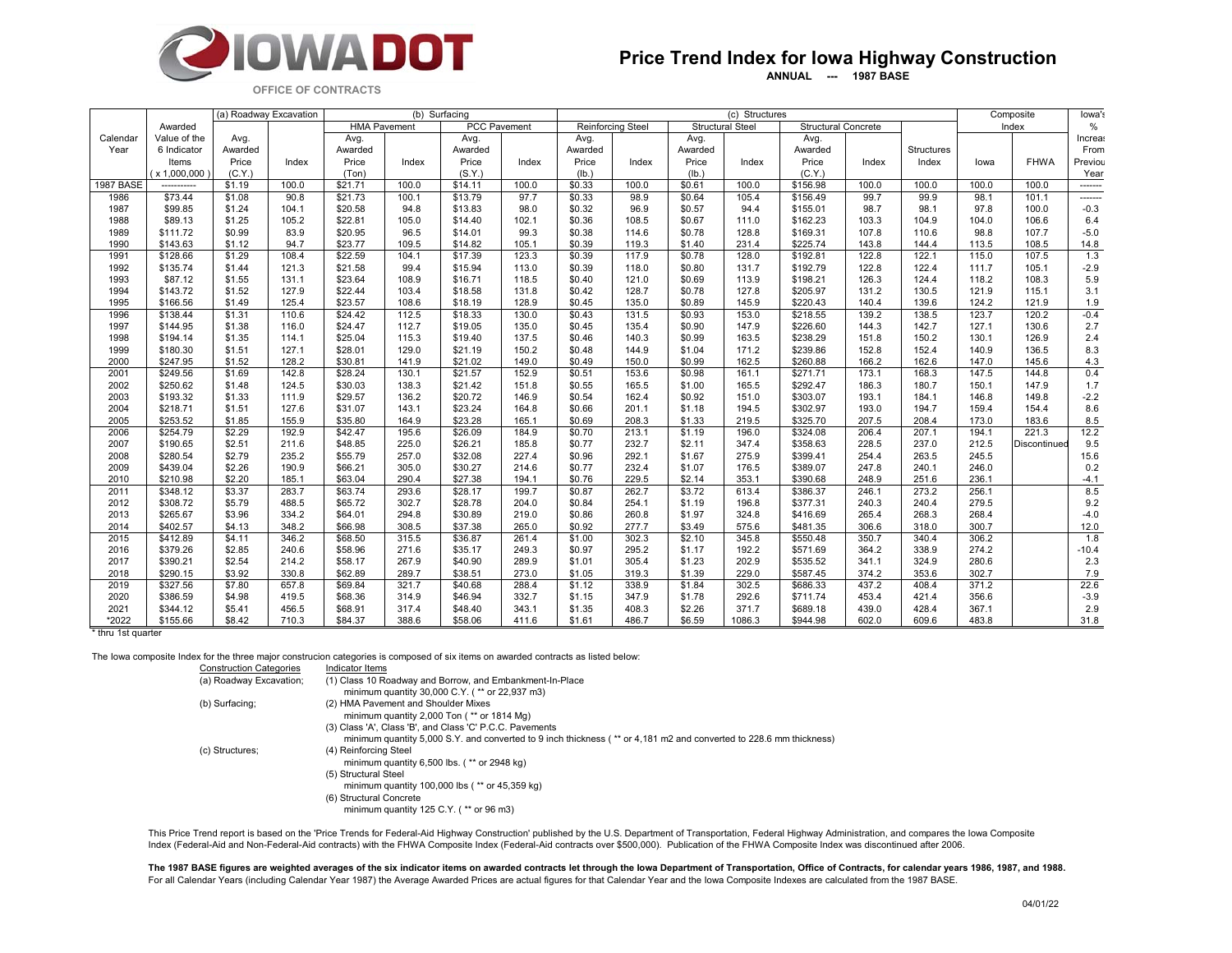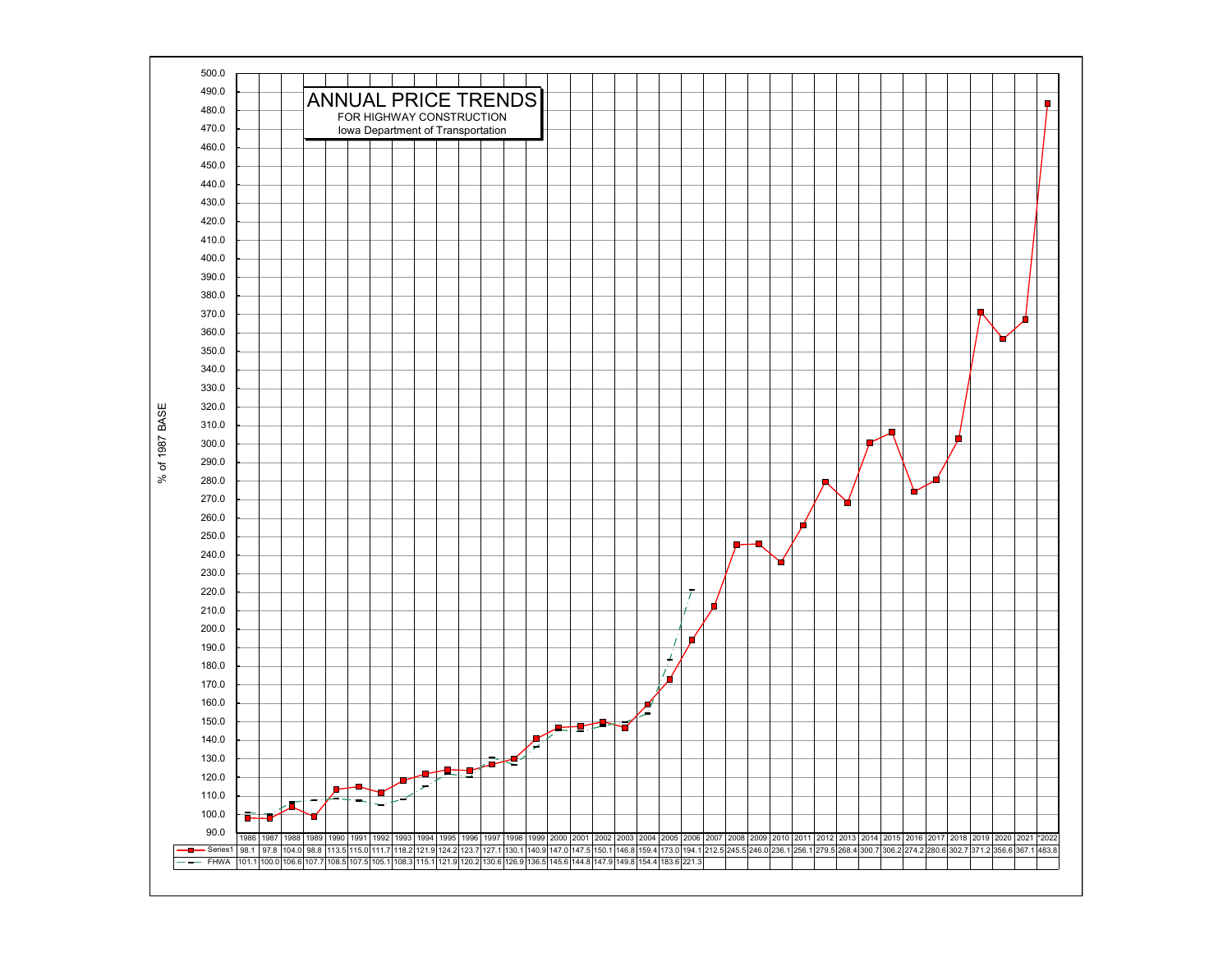

## *Price Trend Index for Iowa Highway Construction*

**QUARTERLY --- 1987 BASE**

|                  | (a) Roadway Excavation<br>(b) Surfacing |         |        |                     |                     |         |       |                         |                          |                    |        | lowa's                     |       |            |       |                          |          |
|------------------|-----------------------------------------|---------|--------|---------------------|---------------------|---------|-------|-------------------------|--------------------------|--------------------|--------|----------------------------|-------|------------|-------|--------------------------|----------|
|                  | Awarded                                 |         |        | <b>HMA Pavement</b> | <b>PCC Pavement</b> |         |       | <b>Structural Steel</b> |                          | Composite<br>Index |        | 6 Increase                 |       |            |       |                          |          |
|                  |                                         |         |        |                     |                     |         |       |                         | <b>Reinforcing Steel</b> |                    |        | <b>Structural Concrete</b> |       |            |       |                          |          |
| Calendar         | Value of the                            | Avg.    |        | Avg.                |                     | Avg.    |       | Avg.                    |                          | Avg.               |        | Avg.                       |       |            |       |                          | From     |
| Year / Qtr       | 6 Indicator                             | Awarded |        | Awarded             |                     | Awarded |       | Awarded                 |                          | Awarded            |        | Awarded                    |       | Structures |       |                          | Same Qtr |
|                  | Items                                   | Price   | Index  | Price               | Index               | Price   | Index | Price                   | Index                    | Price              | Index  | Price                      | Index | Index      | lowa  | <b>FHWA</b>              | Previous |
|                  | x 1,000,000                             | (C.Y.)  |        | (Ton)               |                     | (S.Y.)  |       | (Ib)                    |                          | (lb.)              |        | (C.Y.)                     |       |            |       |                          | Year     |
| <b>1987 BASE</b> |                                         | \$1.19  | 100.0  | \$21.71             | 100.0               | \$14.11 | 100.0 | \$0.33                  | 100.0                    | \$0.61             | 100.0  | \$156.98                   | 100.0 | 100.0      | 100.0 | 100.0                    |          |
| 2008 1st Qtr     | \$128.66                                | \$2.49  | 210.0  | \$48.93             | 225.4               | \$27.74 | 196.7 | \$0.99                  | 300.9                    | \$1.65             | 272.4  | \$435.92                   | 277.7 | 282.1      | 225.6 | -----                    | 7.2      |
| 2008 2nd Qtr     | \$58.69                                 | \$2.57  | 216.5  | \$56.97             | 262.4               | \$37.71 | 267.3 | \$1.02                  | 310.0                    | \$2.12             | 349.3  | \$365.10                   | 232.6 | 256.0      | 256.9 | -----                    | 1.5      |
| 2008 3rd Qtr     | \$50.05                                 | \$2.90  | 244.2  | \$81.19             | 374.0               | \$34.60 | 245.3 | \$1.04                  | 314.7                    | \$1.84             | 303.7  | \$392.07                   | 249.8 | 266.6      | 291.1 | -----                    | 31.5     |
| 2008 4th Qtr     | \$43.14                                 | \$3.09  | 260.6  | \$69.90             | 322.0               | \$39.22 | 278.1 | \$0.82                  | 248.4                    | \$1.45             | 239.1  | \$365.99                   | 233.1 | 236.6      | 281.3 | -----                    | 6.5      |
| 2009 1st Qtr     | \$190.92                                | \$2.27  | 191.1  | \$65.80             | 303.1               | \$30.39 | 215.5 | \$0.79                  | 240.0                    | \$1.68             | 275.9  | \$402.27                   | 256.3 | 254.2      | 248.7 | $\sim$                   | 10.3     |
|                  |                                         |         |        |                     |                     |         |       |                         |                          |                    |        |                            |       |            |       |                          |          |
| 2009 2nd Qt      | \$160.99                                | \$2.09  | 176.1  | \$67.30             | 310.0               | \$30.17 | 213.9 | \$0.80                  | 242.3                    | \$1.68             | 275.9  | \$389.81                   | 248.3 | 248.9      | 247.4 | -----                    | $-3.7$   |
| 2009 3rd Qtr     | \$51.03                                 | \$3.69  | 311.5  | \$64.88             | 298.9               | \$28.64 | 203.0 | \$0.74                  | 225.6                    | \$1.68             | 275.9  | \$361.14                   | 230.0 | 232.1      | 253.8 | -----                    | $-12.8$  |
| 2009 4th Qtr     | \$36.10                                 | \$4.56  | 384.5  | \$64.82             | 298.6               | \$32.72 | 232.0 | \$0.69                  | 210.2                    | \$1.07             | 176.5  | \$388.75                   | 247.6 | 235.4      | 273.5 |                          | $-2.8$   |
| 2010 1st Qtr     | \$83.34                                 | \$2.07  | 174.6  | \$62.44             | 287.6               | \$28.14 | 199.5 | \$0.73                  | 221.2                    | \$1.80             | 296.5  | \$387.18                   | 246.6 | 244.6      | 234.2 | $\cdots$                 | $-5.8$   |
| 2010 2nd Qt      | \$39.49                                 | \$2.33  | 196.8  | \$66.02             | 304.1               | \$28.49 | 202.0 | \$0.80                  | 241.6                    | \$1.80             | 296.5  | \$416.60                   | 265.4 | 262.5      | 247.0 | $- - - - -$              | $-0.2$   |
| 2010 3rd Qtr     | \$52.36                                 | \$2.19  | 184.3  | \$63.54             | 292.7               | \$25.39 | 180.0 | \$0.79                  | 239.6                    | \$3.25             | 535.4  | \$373.74                   | 238.1 | 257.6      | 233.2 | -----                    | $-8.1$   |
| 2010 4th Qtr     | \$35.79                                 | \$2.30  | 194.1  | \$60.04             | 276.6               | \$25.87 | 183.4 | \$0.75                  | 227.4                    | \$1.26             | 207.8  | \$392.40                   | 250.0 | 242.6      | 227.2 |                          | $-16.9$  |
| 2011 1st Qtr     | \$74.03                                 | \$3.21  | 270.8  | \$62.55             | 288.1               | \$27.48 | 194.8 | \$0.96                  | 291.9                    | \$1.32             | 217.5  | \$404.99                   | 258.0 | 262.3      | 248.7 | -----                    | 6.2      |
| 2011 2nd Qtr     | \$127.44                                | \$2.97  | 250.5  | \$64.18             | 295.6               | \$27.91 | 197.8 | \$0.87                  | 263.7                    | \$2.15             | 354.2  | \$398.69                   | 254.0 | 262.4      | 249.6 | -----                    | 1.1      |
| 2011 3rd Qtr     | \$61.40                                 | \$2.38  | 201.0  | \$63.41             | 292.1               | \$28.22 | 200.1 | \$0.83                  | 251.1                    | \$1.98             | 326.6  | \$366.03                   | 233.2 | 242.9      | 238.8 | $\cdots$                 | 2.4      |
|                  |                                         |         |        |                     |                     |         |       |                         |                          |                    |        |                            |       |            |       |                          |          |
| 2011 4th Qtr     | \$85.24                                 | \$6.04  | 509.4  | \$64.55             | 297.4               | \$32.92 | 233.4 | \$0.81                  | 245.7                    | \$7.52             | 1238.6 | \$390.24                   | 248.6 | 311.9      | 305.5 | -----                    | 34.5     |
| 2012 1st Qtr     | \$99.59                                 | \$4.07  | 342.8  | \$66.23             | 305.1               | \$27.68 | 196.3 | \$0.82                  | 249.9                    | \$3.72             | 612.9  | \$385.69                   | 245.7 | 270.2      | 265.5 | -----                    | 6.7      |
| 2012 2nd Qt      | \$92.82                                 | \$7.04  | 593.7  | \$66.16             | 304.7               | \$32.47 | 230.2 | \$0.87                  | 262.6                    | \$1.20             | 197.9  | \$413.39                   | 263.3 | 259.0      | 306.4 |                          | 22.7     |
| 2012 3rd Qtr     | \$90.05                                 | \$6.85  | 577.8  | \$66.39             | 305.8               | \$28.38 | 201.2 | \$0.84                  | 255.8                    | \$1.55             | 254.7  | \$354.97                   | 226.1 | 234.0      | 289.6 | -----                    | 21.2     |
| 2012 4th Qtr     | \$26.26                                 | \$5.79  | 488.2  | \$60.09             | 276.8               | \$32.19 | 228.2 | \$0.78                  | 235.4                    | \$0.88             | 144.3  | \$335.73                   | 213.9 | 213.8      | 273.8 |                          | $-10.4$  |
| 2013 1st Qtr     | \$118.99                                | \$3.01  | 254.1  | \$65.61             | 302.2               | \$30.39 | 215.5 | \$0.84                  | 254.7                    | \$1.55             | 254.8  | \$420.03                   | 267.6 | 264.1      | 258.5 | -----                    | $-2.6$   |
| 2013 2nd Qt      | \$69.95                                 | \$5.40  | 455.0  | \$62.10             | 286.0               | \$31.48 | 223.2 | \$0.87                  | 264.4                    | \$1.55             | 254.7  | \$400.25                   | 255.0 | 256.9      | 279.9 | -----                    | $-8.6$   |
| 2013 3rd Qtr     | \$29.24                                 | \$4.91  | 413.9  | \$62.95             | 290.0               | \$35.86 | 254.2 | \$0.94                  | 284.3                    | \$1.55             | 255.4  | \$437.22                   | 278.5 | 278.2      | 291.0 | -----                    | 0.5      |
| 2013 4th Qt      | \$47.48                                 | \$5.16  | 434.9  | \$64.29             | 296.2               | \$30.53 | 216.4 | \$0.86                  | 259.4                    | \$3.00             | 494.2  | \$417.43                   | 265.9 | 279.3      | 283.0 |                          | 3.4      |
| 2014 1st Qtr     | \$122.03                                | \$3.73  | 314.4  | \$64.95             | 299.2               | \$38.99 | 276.4 | \$0.90                  | 272.2                    | \$1.20             | 197.7  | \$474.93                   | 302.5 | 289.6      | 291.3 | -----                    | 12.7     |
| 2014 2nd Qtr     | \$118.04                                | \$4.29  | 361.9  | \$66.44             | 306.1               | \$35.61 | 252.4 | \$0.88                  | 266.8                    | \$1.31             | 216.2  | \$449.00                   | 286.0 | 277.6      | 288.9 | $- - - - -$              | 3.2      |
|                  |                                         |         |        |                     |                     |         |       |                         |                          |                    |        |                            |       |            |       |                          |          |
| 2014 3rd Qtr     | \$12.43                                 | \$2.91  | 245.0  | \$75.65             | 348.5               | \$43.24 | 306.5 | \$0.92                  | 277.8                    | \$2.00             | 329.5  | \$450.78                   | 287.1 | 288.0      | 308.3 | -----                    | 5.9      |
| 2014 4th Qtr     | \$150.07                                | \$4.93  | 415.3  | \$72.33             | 333.2               | \$35.93 | 254.7 | \$0.97                  | 294.2                    | \$6.90             | 1136.7 | \$525.82                   | 335.0 | 378.3      | 326.4 | $- - - - -$              | 15.3     |
| 2015 1st Qtr     | \$117.04                                | \$8.15  | 687.1  | \$67.67             | 311.7               | \$40.08 | 284.1 | \$1.03                  | 312.7                    | \$2.27             | 374.5  | \$596.71                   | 380.1 | 365.9      | 361.3 | -----                    | 24.0     |
| 2015 2nd Qt      | \$85.13                                 | \$5.03  | 423.8  | \$72.00             | 331.7               | \$40.24 | 285.2 | \$1.01                  | 306.9                    | \$4.30             | 708.4  | \$517.73                   | 329.8 | 349.5      | 331.3 | -----                    | 14.7     |
| 2015 3rd Qtr     | \$58.41                                 | \$3.39  | 285.5  | \$63.90             | 294.3               | \$40.65 | 288.2 | \$0.98                  | 296.5                    | \$6.33             | 1043.0 | \$530.38                   | 337.9 | 374.9      | 308.1 | -----                    | $-0.1$   |
| 2015 4th Qtr     | \$152.32                                | \$3.13  | 263.7  | \$60.14             | 277.0               | \$32.64 | 231.4 | \$0.98                  | 298.3                    | \$1.33             | 219.1  | \$547.05                   | 348.5 | 329.8      | 270.9 | -----                    | $-17.0$  |
| 2016 1st Qtr     | \$156.07                                | \$2.89  | 243.4  | \$56.36             | 259.6               | \$33.38 | 236.6 | \$1.04                  | 313.8                    | $\overline{$}1.47$ | 242.7  | \$562.09                   | 358.1 | 341.5      | 267.0 | $\cdots$                 | $-26.1$  |
| 2016 2nd Qt      | \$72.61                                 | \$2.80  | 235.8  | \$57.26             | 263.8               | \$42.64 | 302.3 | \$0.98                  | 297.7                    | \$1.40             | 230.6  | \$574.83                   | 366.2 | 343.4      | 290.1 | -----                    | $-12.4$  |
| 2016 3rd Qtr     | \$72.21                                 | \$2.71  | 228.1  | \$65.67             | 302.5               | \$32.51 | 230.5 | \$0.89                  | 269.3                    | \$1.03             | 170.4  | \$565.33                   | 360.1 | 329.2      | 274.2 | -----                    | $-11.0$  |
| 2016 4th Qtr     | \$78.36                                 | \$3.07  | 258.8  | \$65.41             | 301.3               | \$38.11 | 270.2 | \$0.96                  | 290.0                    | \$1.23             | 203.3  | \$586.12                   | 373.4 | 345.3      | 294.6 |                          | 8.7      |
| 2017 1st Qtr     | \$112.53                                | \$2.58  | 217.5  | \$58.06             | 267.4               | \$43.88 | 311.1 | \$1.01                  | 306.9                    | \$1.50             | 247.2  | \$513.99                   | 327.4 | 318.0      | 286.6 | -----                    | 7.4      |
|                  |                                         |         | 304.7  |                     |                     |         |       |                         | 324.9                    |                    |        |                            |       |            | 286.4 |                          |          |
| 2017 2nd Qtr     | \$119.44                                | \$3.61  |        | \$62.48             | 287.8               | \$35.86 | 254.2 | \$1.07                  |                          | \$1.27             | 208.6  | \$526.94                   | 335.7 | 325.3      |       | -----                    | $-1.3$   |
| 2017 3rd Qtr     | \$25.21                                 | \$1.89  | 159.8  | \$62.92             | 289.9               | \$44.82 | 317.7 | \$1.15                  | 349.9                    | \$2.79             | 459.6  | \$589.70                   | 375.6 | 375.8      | 300.9 | -----                    | 9.8      |
| 2017 4th Qtr     | \$133.03                                | \$2.52  | 212.5  | \$55.42             | 255.3               | \$40.39 | 286.3 | \$0.90                  | 271.5                    | \$1.16             | 190.4  | \$543.94                   | 346.5 | 321.0      | 274.3 | -----                    | $-6.9$   |
| 2018 1st Qtr     | \$116.97                                | \$3.51  | 295.5  | \$58.92             | 271.4               | \$38.86 | 275.5 | \$0.98                  | 296.0                    | \$1.10             | 181.5  | \$548.13                   | 349.2 | 327.4      | 287.6 | -----                    | 0.4      |
| 2018 2nd Qt      | \$37.67                                 | \$2.85  | 240.3  | \$66.51             | 306.4               | \$32.42 | 229.8 | \$1.09                  | 329.6                    | \$2.29             | 377.3  | \$643.40                   | 409.9 | 391.3      | 289.8 | -----                    | 1.2      |
| 2018 3rd Qtr     | \$49.34                                 | \$4.89  | 412.4  | \$75.78             | 349.1               | \$42.79 | 303.3 | \$1.07                  | 325.7                    | \$1.45             | 238.2  | \$590.23                   | 376.0 | 356.8      | 343.1 | -----                    | 14.0     |
| 2018 4th Qtr     | \$86.17                                 | \$4.37  | 368.2  | \$71.85             | 330.9               | \$39.68 | 281.3 | \$1.09                  | 330.9                    | \$1.50             | 247.1  | \$592.21                   | 377.2 | 359.3      | 324.7 |                          | 18.4     |
| 2019 1st Qtr     | \$130.98                                | \$4.42  | 372.5  | \$67.96             | 313.0               | \$36.89 | 261.5 | \$1.07                  | 323.0                    | \$3.16             | 520.6  | \$531.22                   | 338.4 | 347.0      | 310.2 | $\overline{\phantom{a}}$ | 7.8      |
| 2019 2nd Qt      | \$52.30                                 | \$12.94 | 1091.3 | \$71.75             | 330.5               | \$52.26 | 370.5 | \$1.07                  | 324.0                    | \$1.33             | 219.1  | \$800.26                   | 509.8 | 452.9      | 466.4 | -----                    | 60.9     |
| 2019 3rd Qtr     | \$65.68                                 | \$7.38  | 621.9  | \$76.64             | 353.0               | \$50.82 | 360.3 | \$1.16                  | 352.3                    | \$2.13             | 351.1  | \$729.84                   | 464.9 | 434.5      | 406.7 | $- - - - -$              | 18.5     |
| 2019 4th Qtr     | \$78.60                                 | \$5.43  | 457.8  | \$72.46             | 333.8               | \$39.04 | 276.8 | \$1.17                  | 355.5                    | \$2.94             | 483.7  | \$687.04                   | 437.7 | 423.8      | 349.0 | -----                    | 7.5      |
| 2020 1st Qtr     | \$159.49                                | \$3.38  | 285.2  | \$68.45             | 315.3               | \$40.80 | 289.2 | \$1.15                  | 349.1                    | \$2.48             | 407.9  | \$676.27                   | 430.8 | 412.6      | 323.1 |                          | 4.2      |
|                  |                                         |         |        |                     |                     |         |       |                         |                          |                    |        |                            |       |            |       |                          |          |
| 2020 2nd Qt      | \$34.99                                 | \$2.26  | 190.5  | \$77.65             | 357.7               | \$46.68 | 331.0 | \$1.15                  | 349.1                    | \$3.75             | 617.5  | \$569.24                   | 362.6 | 376.3      | 331.3 | $- - - - -$              | $-29.0$  |
| 2020 3rd Qtr     | \$61.97                                 | \$11.58 | 976.4  | \$70.71             | 325.7               | \$59.83 | 424.1 | \$1.23                  | 372.5                    | \$1.71             | 281.0  | \$743.39                   | 473.5 | 440.4      | 465.9 | $\cdots$                 | 14.5     |
| 2020 4th Qtr     | \$130.14                                | \$5.62  | 474.3  | \$62.97             | 290.1               | \$48.13 | 341.2 | \$1.10                  | 333.3                    | \$1.76             | 289.9  | \$749.48                   | 477.4 | 435.8      | 361.5 | -----                    | 3.6      |
| 2021 1st Qtr     | \$186.76                                | \$9.68  | 816.5  | \$64.51             | 297.2               | \$50.17 | 355.6 | \$1.24                  | 375.4                    | \$2.15             | 354.0  | \$681.40                   | 434.1 | 416.9      | 408.1 | -----                    | 26.3     |
| 2021 2nd Qt      | \$26.28                                 | \$0.00  | 0.0    | \$70.57             | 325.1               | \$56.79 | 402.6 | \$1.35                  | 410.5                    | \$5.80             | 955.3  | \$741.28                   | 472.2 | 490.7      | 345.1 | -----                    | 4.2      |
| 2021 3rd Qtr     | \$51.76                                 | \$3.29  | 277.0  | \$67.84             | 312.5               | \$42.96 | 304.5 | \$1.45                  | 438.2                    | \$5.24             | 862.5  | \$669.07                   | 426.2 | 456.8      | 335.7 | -----                    | $-28.0$  |
| 2021 4th Qtr     | \$79.33                                 | \$4.74  | 399.6  | \$82.16             | 378.5               | \$49.14 | 348.3 | \$1.41                  | 428.3                    | \$2.92             | 480.5  | \$703.27                   | 448.0 | 446.0      | 385.1 |                          | 6.5      |
| 2022 1st Qtr     | \$155.66                                | \$8.42  | 710.3  | \$84.37             | 388.6               | \$58.06 | 411.6 | \$1.61                  | 486.7                    | \$6.59             | 1086.3 | \$944.98                   | 602.0 | 609.6      | 483.8 | -----                    | 18.5     |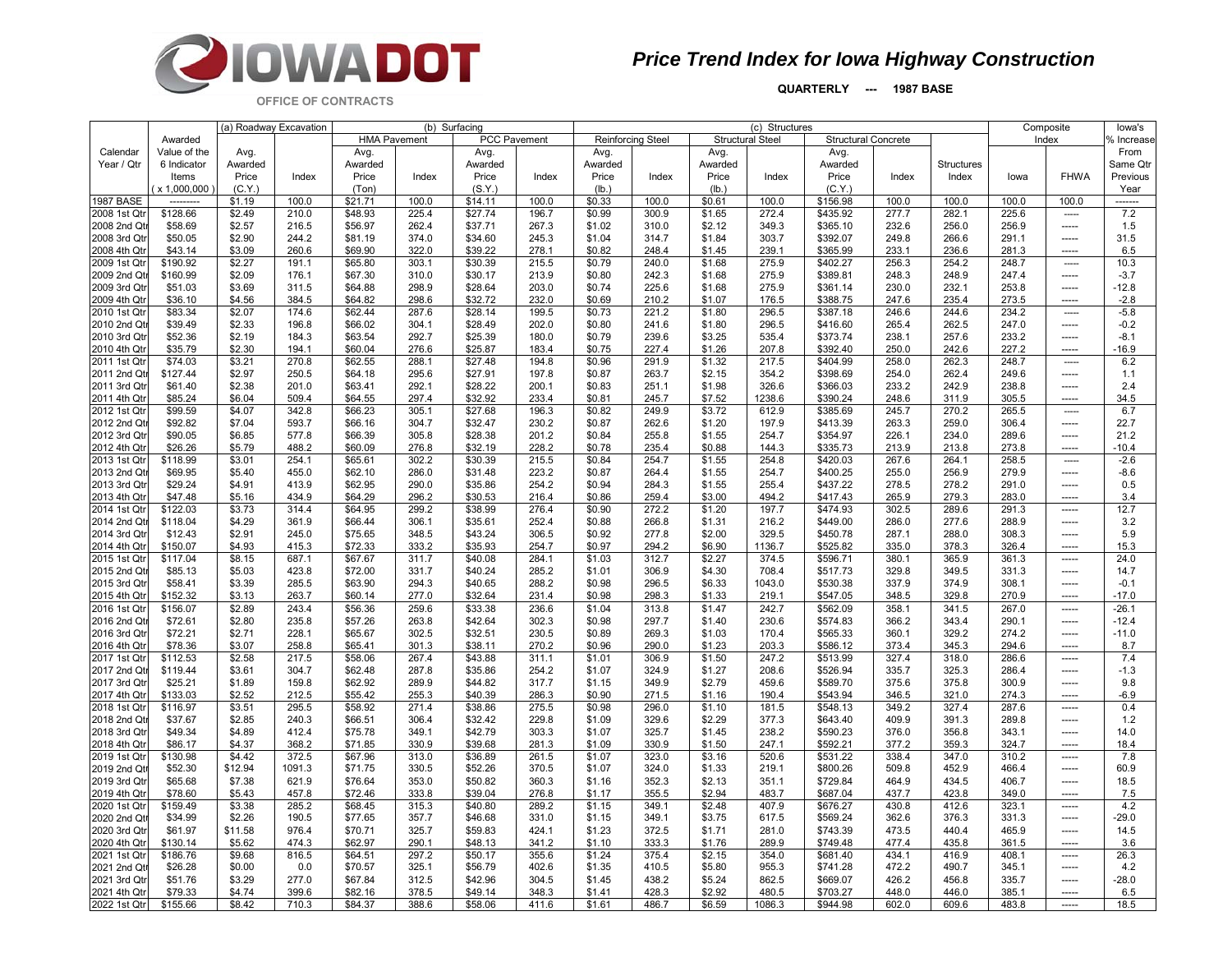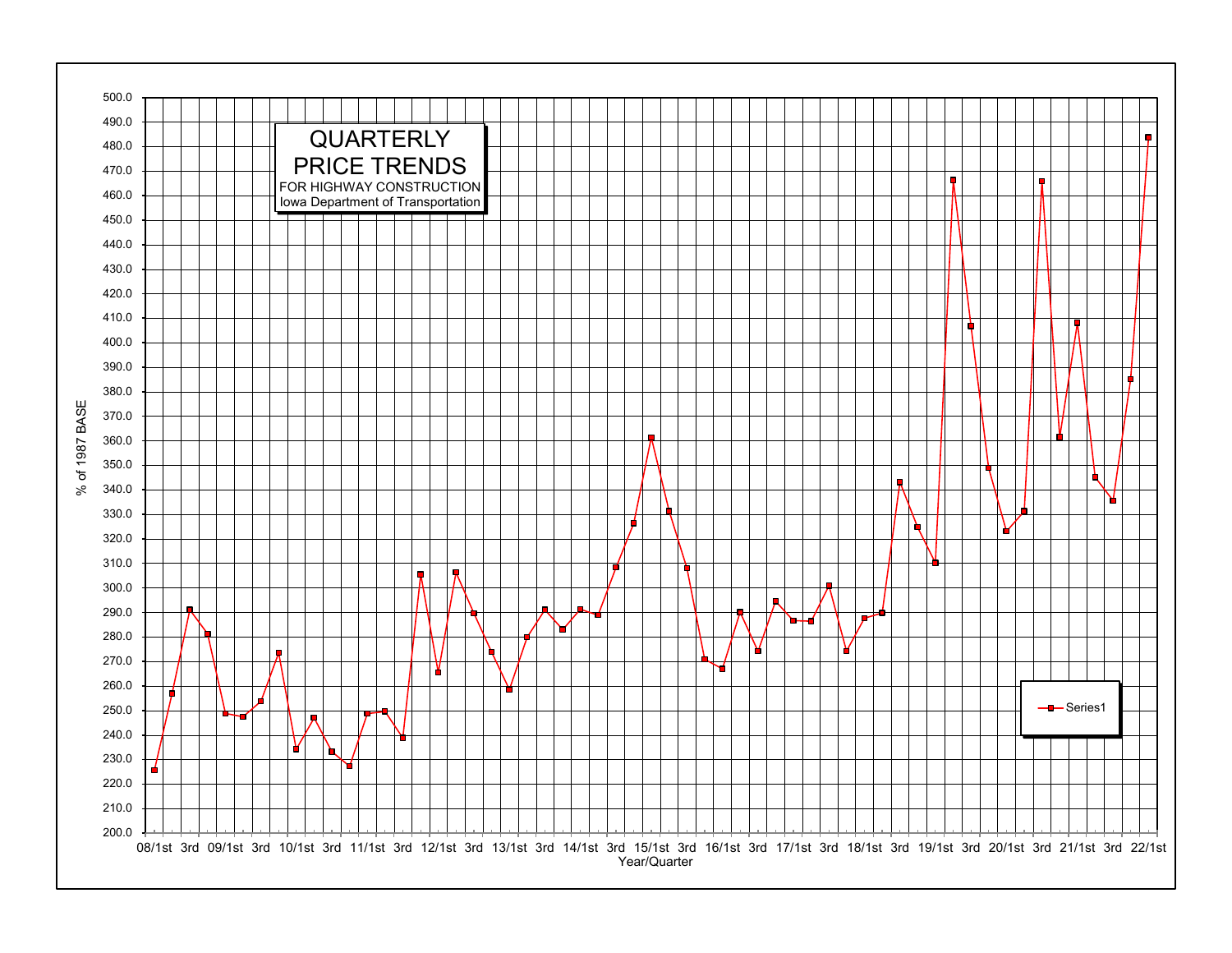

## *Price Trend Index for Iowa Highway Construction*

## **THREE QUARTER MOVING INDEX --- 1987 BASE**

(Weighted Average of Past , Present, and Future Calendar Quarters)

|                              |                      | (a) Roadway Excavation |                |                     | (b) Surfacing  |                     |                |                  | (c) Structures           |                         |                |                            |                |                   |                |                          | lowa's        |
|------------------------------|----------------------|------------------------|----------------|---------------------|----------------|---------------------|----------------|------------------|--------------------------|-------------------------|----------------|----------------------------|----------------|-------------------|----------------|--------------------------|---------------|
|                              | Awarded              |                        |                | <b>HMA Pavement</b> |                | <b>PCC Pavement</b> |                |                  | <b>Reinforcing Steel</b> | <b>Structural Steel</b> |                | <b>Structural Concrete</b> |                |                   |                | Index                    | ⁄օ Increase   |
| Calendar                     | Value of the         | Avg.                   |                | Avg.                |                | Avg                 |                | Avg              |                          | Avg.                    |                | Avg.                       |                |                   |                |                          | From          |
| Year / Qtr                   | 6 Indicator          | Awarded                |                | Awarded             |                | Awarded             |                | Awarded          |                          | Awarded                 |                | Awarded                    |                | <b>Structures</b> |                |                          | Same Qtr      |
|                              | Items                | Price                  | Index          | Price               | Index          | Price               | Index          | Price            | Index                    | Price                   | Index          | Price                      | Index          | Index             | lowa           | <b>FHWA</b>              | Previous      |
|                              | x 1,000,000          | (C.Y.)                 |                | (Ton)               |                | (S.Y.)              |                | (Ib)             |                          | (Ib)                    |                | (C.Y.)                     |                |                   |                |                          | Year          |
| <b>1987 BASE</b>             |                      | \$1.19                 | 100.0          | \$21.71             | 100.0          | \$14.11             | 100.0          | \$0.33           | 100.0                    | \$0.61                  | 100.0          | \$156.98                   | 100.0          | 100.0             | 100.0          | 100.0                    | ------        |
| 2008 1st Qtr                 | \$229.10             | \$2.84                 | 239.7          | \$51.53             | 237.3          | \$30.85             | 218.7          | \$0.94           | 285.2                    | \$1.63                  | 268.7          | \$404.69                   | 257.8          | 264.1             | 236.9          | $\cdots$                 | 13.1          |
| 2008 2nd Qtr                 | \$237.40             | \$2.75                 | 232.2          | \$53.81             | 247.8          | \$31.36             | 222.3          | \$1.01           | 306.4                    | \$1.70                  | 280.7          | \$410.01                   | 261.2          | 271.7             | 242.2          | -----                    | 16.2          |
| 2008 3rd Qtr                 | \$151.88             | \$2.84                 | 239.2          | \$63.69             | 293.4          | \$36.18             | 256.5          | \$0.94           | 286.3                    | \$1.72                  | 284.1          | \$373.99                   | 238.2          | 251.1             | 265.0          | -----                    | 21.5          |
| 2008 4th Qtr                 | \$284.11             | \$2.60                 | 219.1          | \$67.34             | 310.2          | \$31.71             | 224.8          | \$0.87           | 262.6                    | \$1.67                  | 275.1          | \$388.45                   | 247.4          | 252.3             | 257.4          |                          | 16.8          |
| 2009 1st Qtr                 | \$395.05             | \$2.22                 | 186.8          | \$66.75             | 307.5          | \$30.62             | 217.1          | \$0.80           | 243.4                    | \$1.45                  | 239.1          | \$387.76                   | 247.0          | 245.8             | 248.4          | -----                    | 4.8           |
| 2009 2nd Qtr                 | \$402.94             | \$2.20                 | 185.2          | \$66.30             | 305.4          | \$29.98             | 212.6          | \$0.78           | 236.7                    | \$1.68                  | 275.9          | \$389.13                   | 247.9          | 247.4             | 246.3          | -----                    | 1.7           |
| 2009 3rd Qt                  | \$248.12             | \$2.26                 | 190.7          | \$66.56             | 306.6          | \$30.19             | 214.0          | \$0.75           | 226.4                    | \$1.07                  | 176.5          | \$378.02                   | 240.8          | 233.7             | 245.0          | -----                    | $-7.5$        |
| 2009 4th Qtr                 | \$170.47             | \$2.46                 | 207.6          | \$63.74             | 293.6          | \$29.23             | 207.2          | \$0.73           | 220.3                    | \$1.18                  | 194.9          | \$380.87                   | 242.6          | 235.0             | 240.9          | $---$                    | $-6.4$        |
| 2010 1st Qtr                 | \$158.93             | \$2.34                 | 197.5          | \$63.78             | 293.8          | \$29.24             | 207.3          | \$0.74           | 224.1                    | \$1.18                  | 194.9          | \$394.78                   | 251.5          | 242.2             | 241.3          | -----                    | $-2.9$        |
| 2010 2nd Qtr                 | \$175.19             | \$2.18                 | 183.9          | \$63.47             | 292.4          | \$27.51             | 195.1          | \$0.76           | 230.5                    | \$3.10                  | 510.6          | \$389.90                   | 248.4          | 261.6             | 239.0          | -----                    | $-3.0$        |
| 2010 3rd Qtr                 | \$127.64             | \$2.25                 | 189.7          | \$63.56             | 292.8          | \$26.76             | 189.7          | \$0.77           | 233.9                    | \$2.16                  | 356.1          | \$392.55                   | 250.1          | 253.6             | 236.3          | -----                    | $-3.5$        |
| 2010 4th Qtr                 | \$162.18             | \$2.28                 | 192.1          | \$62.46             | 287.7          | \$26.60             | 188.6          | \$0.82           | 249.2                    | \$2.11                  | 347.8          | \$391.07                   | 249.1          | 255.5             | 235.0          | -----                    | $-2.4$        |
| 2011 1st Qtr                 | \$237.27             | \$2.74                 | 231.1          | \$63.36             | 291.9          | \$27.60             | 195.7          | \$0.84           | 255.0                    | \$1.33                  | 219.7          | \$397.75                   | 253.4          | 251.5             | 242.9          | $\cdots$                 | 0.7           |
| 2011 2nd Qtr                 | \$262.87             | \$2.83                 | 238.9          | \$63.61             | 293.0          | \$27.76             | 196.8          | \$0.88           | 266.7                    | \$1.97                  | 325.1          | \$385.47                   | 245.5          | 255.0             | 245.4          | -----                    | 2.7           |
| 2011 3rd Qtr                 | \$274.08             | \$3.38                 | 285.3          | \$64.16             | 295.5          | \$28.53             | 202.2          | \$0.83           | 252.9                    | \$3.75                  | 618.3          | \$380.59                   | 242.4          | 268.8             | 256.8          | -----                    | 8.7           |
| 2011 4th Qtr                 | \$246.23             | \$3.98                 | 335.2          | \$65.27             | 300.7          | \$28.21             | 200.0          | \$0.82           | 249.4                    | \$3.77                  | 621.0          | \$376.84                   | 240.0          | 266.5             | 263.6          |                          | 12.1          |
| 2012 1st Qtr<br>2012 2nd Qtr | \$277.66<br>\$282.46 | \$5.54<br>\$5.79       | 467.3<br>488.5 | \$65.87             | 303.4<br>305.3 | \$28.86<br>\$28.47  | 204.6          | \$0.84<br>\$0.85 | 254.4<br>257.4           | \$3.44<br>\$1.22        | 566.3<br>200.8 | \$397.90                   | 253.5<br>245.8 | 273.8<br>245.3    | 284.3<br>280.7 | -----                    | 17.1          |
| 2012 3rd Qt                  | \$209.13             | \$6.96                 | 587.0          | \$66.27<br>\$65.54  | 301.9          | \$30.76             | 201.8<br>218.1 | \$0.84           | 255.2                    | \$1.19                  | 196.8          | \$385.88<br>\$374.71       | 238.7          | 239.4             | 296.4          | -----<br>-----           | 14.4<br>15.4  |
| 2012 4th Qtr                 | \$235.30             | \$3.68                 | 310.3          | \$65.34             | 301.0          | \$30.22             | 214.2          | \$0.83           | 251.7                    | \$1.23                  | 203.5          | \$384.17                   | 244.7          | 243.5             | 260.5          | $\overline{a}$           | $-1.2$        |
| 2013 1st Qtr                 | \$215.20             | \$3.76                 | 316.7          | \$63.58             | 292.9          | \$30.89             | 219.0          | \$0.84           | 253.7                    | \$1.10                  | 180.9          | \$397.95                   | 253.5          | 248.9             | 261.5          | -----                    | $-8.0$        |
| 2013 2nd Qtr                 | \$218.18             | \$3.79                 | 319.6          | \$63.95             | 294.6          | \$30.96             | 219.5          | \$0.86           | 261.4                    | \$1.55                  | 254.8          | \$416.43                   | 265.3          | 263.8             | 265.7          | -----                    | $-5.3$        |
| 2013 3rd Qtr                 | \$146.67             | \$5.29                 | 446.3          | \$62.95             | 290.0          | \$31.48             | 223.2          | \$0.88           | 265.6                    | \$3.00                  | 494.2          | \$414.15                   | 263.8          | 279.0             | 284.7          | -----                    | $-3.9$        |
| 2013 4th Qtr                 | \$198.75             | \$4.20                 | 354.4          | \$64.36             | 296.5          | \$35.64             | 252.7          | \$0.89           | 270.2                    | \$1.24                  | 204.2          | \$455.83                   | 290.4          | 280.7             | 285.6          | $---$                    | 9.6           |
| 2014 1st Qtr                 | \$287.55             | \$4.24                 | 357.6          | \$65.41             | 301.3          | \$35.62             | 252.5          | \$0.88           | 268.0                    | \$1.28                  | 210.6          | \$454.84                   | 289.7          | 280.2             | 287.4          | -----                    | 9.9           |
| 2014 2nd Qtr                 | \$252.50             | \$4.03                 | 339.7          | \$65.77             | 303.0          | \$37.91             | 268.7          | \$0.89           | 270.4                    | \$1.26                  | 207.7          | \$462.62                   | 294.7          | 284.1             | 292.0          | -----                    | 9.9           |
| 2014 3rd Qtr                 | \$280.54             | \$4.26                 | 359.1          | \$68.52             | 315.6          | \$36.49             | 258.7          | \$0.93           | 280.5                    | \$4.37                  | 719.2          | \$485.03                   | 309.0          | 329.6             | 304.7          | -----                    | 7.0           |
| 2014 4th Qtr                 | \$279.54             | \$6.47                 | 545.3          | \$69.28             | 319.1          | \$38.97             | 276.2          | \$0.99           | 298.6                    | \$6.67                  | 1099.5         | \$542.10                   | 345.3          | 384.4             | 346.9          |                          | 21.5          |
| 2015 1st Qtr                 | \$352.24             | \$6.67                 | 562.2          | \$70.16             | 323.2          | \$39.15             | 277.6          | \$1.00           | 302.3                    | \$6.67                  | 1099.5         | \$545.91                   | 347.7          | 386.9             | 351.4          | -----                    | 22.3          |
| 2015 2nd Qtr                 | \$260.57             | \$6.15                 | 518.4          | \$69.14             | 318.5          | \$40.21             | 285.0          | \$1.01           | 307.3                    | \$5.90                  | 972.0          | \$554.28                   | 353.1          | 383.6             | 346.2          | -----                    | 18.5          |
| 2015 3rd Qt                  | \$295.86             | \$3.31                 | 279.4          | \$69.25             | 319.0          | \$35.63             | 252.6          | \$0.99           | 299.7                    | \$2.10                  | 345.2          | \$538.81                   | 343.2          | 334.4             | 294.6          | -----                    | $-3.3$        |
| 2015 4th Qtr                 | \$366.79             | \$3.04                 | 256.5          | \$57.40             | 264.4          | \$33.51             | 237.5          | \$1.00           | 302.8                    | \$2.04                  | 336.5          | \$549.97                   | 350.3          | 339.7             | 270.1          | $---$                    | $-22.1$       |
| 2016 1st Qtr                 | \$381.00             | \$3.00                 | 253.1          | \$56.89             | 262.1          | \$34.34             | 243.4          | \$1.00           | 302.1                    | \$1.35                  | 221.7          | \$557.47                   | 355.1          | 335.6             | 270.1          | -----                    | $-23.1$       |
| 2016 2nd Qtr                 | \$300.89             | \$2.82                 | 237.6          | \$57.51             | 264.9          | \$34.56             | 245.0          | \$0.98           | 296.9                    | \$1.14                  | 188.6          | \$567.07                   | 361.2          | 336.9             | 269.8          | -----                    | $-22.1$       |
| 2016 3rd Qtr                 | \$223.19             | \$2.82                 | 238.0          | \$61.59             | 283.7          | \$36.63             | 259.7          | \$0.95           | 287.7                    | \$1.11                  | 183.1          | \$576.40                   | 367.2          | 339.0             | 281.4          | -----                    | $-4.5$        |
| 2016 4th Qtr                 | \$263.10             | \$2.73                 | 230.5          | \$60.68             | 279.5          | \$37.51             | 265.9          | \$0.96           | 289.5                    | \$1.11                  | 183.2          | \$553.33                   | 352.5          | 328.6             | 279.0          | -----                    | 3.3           |
| 2017 1st Qtr                 | \$310.34             | \$2.78                 | 234.5          | \$60.43             | 278.3          | \$39.87             | 282.7          | \$1.03           | 313.6                    | \$1.27                  | 208.7          | \$536.46                   | 341.7          | 327.4             | 284.6          | $\cdots$                 | 5.4           |
| 2017 2nd Qtr                 | \$257.18             | \$2.57                 | 216.4          | \$59.31             | 273.2          | \$41.25             | 292.5          | \$1.07           | 323.9                    | \$1.27                  | 209.5          | \$531.27                   | 338.4          | 327.1             | 283.9          | -----                    | 5.2           |
| 2017 3rd Qtr                 | \$277.68             | \$2.52                 | 212.1          | \$58.29             | 268.5          | \$39.35             | 278.9          | \$1.01           | 305.2                    | \$1.23                  | 202.2          | \$539.73                   | 343.8          | 326.7             | 277.2          | -----                    | $-1.5$        |
| 2017 4th Qtr                 | \$158.23             | \$2.48                 | 209.0          | \$57.00             | 262.6          | \$40.86             | 289.6          | \$0.94           | 285.5                    | \$1.16                  | 190.4          | \$552.71                   | 352.1          | 328.0             | 278.8          |                          | $-0.1$        |
| 2018 1st Qtr                 | \$287.66             | \$2.80                 | 236.1          | \$58.77             | 270.7          | \$38.43             | 272.4          | \$0.94           | 285.4                    | \$1.16                  | 190.7          | \$559.25                   | 356.2          | 331.0             | 279.6          | $\overline{\phantom{a}}$ | $-1.7$        |
| 2018 2nd Qtr                 | \$203.97             | \$3.75                 | 316.4          | \$60.81             | 280.1          | \$37.41             | 265.2          | \$1.04           | 315.0                    | \$1.39                  | 228.6          | \$585.47                   | 372.9          | 351.8             | 294.7          | -----                    | 3.8           |
| 2018 3rd Qt                  | \$173.18             | \$4.24                 | 357.1          | \$70.01             | 322.5          | \$38.33             | 271.7          | \$1.08           | 328.5                    | \$1.46                  | 240.2          | \$602.86                   | 384.0          | 363.4             | 318.2          | -----                    | 14.8          |
| 2018 4th Qtr                 | \$135.51             | \$4.57                 | 385.7          | \$72.34             | 333.2          | \$39.86             | 282.5          | \$1.08           | 328.2                    | \$1.45                  | 238.4          | \$591.27                   | 376.6          | 357.8             | 327.8          | $\overline{a}$           | 17.6          |
| 2019 1st Qtr                 | \$269.46             | \$6.65                 | 561.0          | \$69.07             | 318.1          | \$39.78             | 282.0          | \$1.08           | 326.6                    | \$1.35                  | 222.6          | \$628.11                   | 400.1          | 373.6             | 348.3          | -----                    | 24.6          |
| 2019 2nd Qtr                 | \$248.96             | \$8.28                 | 698.0          | \$69.53             | 320.3          | \$42.12             | 298.6          | \$1.10           | 333.9                    | \$1.64                  | 270.2          | \$686.11                   | 437.1          | 405.1             | 378.7          | $\cdots$                 | 28.5          |
| 2019 3rd Qtr                 | \$196.58             | \$8.23                 | 693.8          | \$73.66             | 339.3          | \$42.64             | 302.3          | \$1.13           | 343.7                    | \$1.84                  | 302.5          | \$736.10                   | 468.9          | 432.5             | 391.3          | -----                    | 23.0          |
| 2019 4th Qtr                 | \$144.27             | \$6.91                 | 582.3          | \$74.62             | 343.7          | \$41.27             | 292.6          | \$1.17           | 353.8                    | \$2.39                  | 393.0          | \$711.37                   | 453.2          | 428.9             | 374.5          | $\overline{a}$           | 14.2          |
| 2020 1st Qtr                 | \$273.07             | \$3.52                 | 297.0          | \$69.87             | 321.8          | \$40.42             | 286.6          | \$1.16           | 351.2                    | \$2.74                  | 451.8          | \$657.32                   | 418.7          | 407.0             | 324.6          | -----                    | $-6.8$        |
| 2020 2nd Qtr                 | \$256.45             | \$4.54<br>\$5.44       | 382.7<br>458.5 | \$69.59             | 320.6          | \$46.13<br>\$50.51  | 327.0          | \$1.19           | 359.6                    | \$1.79                  | 294.6          | \$681.32                   | 434.0          | 409.7             | 349.4          | -----                    | $-7.7$        |
| 2020 3rd Qtr                 | \$227.10<br>\$192.12 | \$6.98                 | 588.9          | \$68.14             | 313.9          |                     | 358.1          | \$1.15<br>\$1.15 | 347.6<br>347.4           | \$1.74                  | 286.4<br>285.1 | \$722.66                   | 460.3          | 426.0             | 370.9<br>385.0 | -----                    | $-5.2$<br>2.8 |
| 2020 4th Qtr<br>2021 1st Qtr | \$343.18             | \$7.56                 | 637.5          | \$63.95<br>\$64.64  | 294.6<br>297.7 | \$51.14<br>\$49.65  | 362.5<br>352.0 | \$1.18           | 357.0                    | \$1.73<br>\$2.04        | 335.9          | \$746.40<br>\$716.58       | 475.5<br>456.5 | 436.9<br>428.3    | 386.8          | -----                    | 19.2          |
| 2021 2nd Qtr                 | \$264.79             | \$5.73                 | 483.5          | \$65.34             | 301.0          | \$48.21             | 341.7          | \$1.32           | 400.2                    | \$2.20                  | 363.2          | \$684.68                   | 436.1          | 424.1             | 363.9          | -----                    | 4.2           |
| 2021 3rd Qt                  | \$157.36             | \$3.92                 | 330.4          | \$77.43             | 356.7          | \$47.02             | 333.3          | \$1.41           | 428.5                    | \$3.37                  | 555.1          | \$696.42                   | 443.6          | 447.7             | 364.5          | -----                    | $-1.7$        |
| 2021 4th Qtr                 | \$131.09             | \$4.33                 | 364.8          | \$83.14             | 383.0          | \$50.02             | 354.6          | \$1.49           | 451.0                    | \$3.46                  | 570.4          | \$770.15                   | 490.6          | 487.6             | 393.0          | -----                    | 2.1           |
| 2022 1st Qtr                 | \$234.99             | \$5.43                 | 457.5          | \$83.87             | 386.3          | \$54.21             | 384.3          | \$1.50           | 456.1                    | \$3.24                  | 533.2          | \$814.11                   | 518.6          | 506.7             | 420.0          | $\overline{a}$           | 8.6           |
|                              |                      |                        |                |                     |                |                     |                |                  |                          |                         |                |                            |                |                   |                |                          |               |